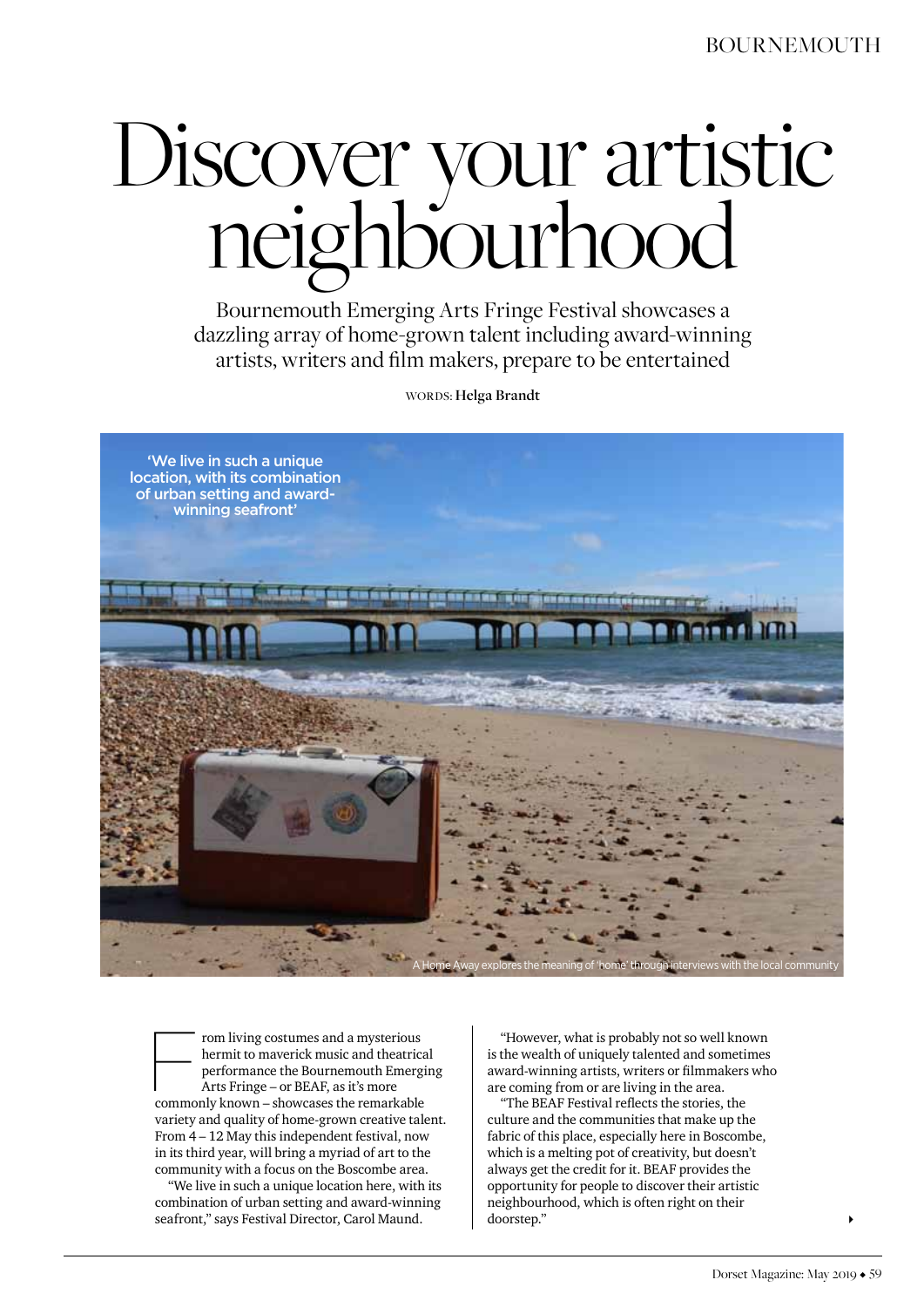### LIVING COSTUMES & GROWING FEET

Ashley Peevor initially studied fashion design, but later also completed a Fine Arts degree in Bournemouth. "Unless you become a well-respected couture designer you are always limited to just churning out items that fit neatly into that 'fashionable' box," explains Ashley, who is one of the performers at this year's festival. "Whereas Fine Art excited me because it allowed me to explore the question 'what is the furthest you can take an idea'?"

Fascinated by mythologies that feature the personification of nature, Ashley specialises in 'living costumes'. These are part-sculpture partperformance based projects that involve carefully crafted suits made from living grass and flowers.

"I tailor and change the way in which the suits are constructed. My first was a crude grass and cress suit. when I wore it people would come and take bites out of me as I walked along," he laughs. "That experience taught me that the performance and interactive side of the work was totally different to any other costume work I had done previously. Since then I have chopped and changed the process many times, utilising science, my research and tailoring

skills from my fashion days to constantly improve it."

Ashley's latest creation, the suit he will be using at BEAF, is based on hydroponic techniques as using soil made the suits very heavy and restricted the shapes he could create. Hydroponics has enabled him to make soil-less suits that can be grown indoors throughout the year. It has also opened up the opportunity to make more complex shapes and to keep the suits alive to be reused.

"I want to create living costumes that are shaped by the place and people that grow them," says Ashley. "The suits I have created for this festival feature plants and flora specific to Bournemouth, so that it is visually a construct of the habitat and flora that lives here naturally." He is also working directly with Avonwood Primary School in Bournemouth. "They are growing 30 pairs of living feet that they will be invited to use for the performance during the festival. And a smaller select group from the school will be taking complete control over the new 'living costume' performance. They will decide how it will move and interact with the audience and its surroundings."





Bubble Bo Peep - a 21st century sheperdess



## STREET THEATRE IN BOSCOMBE

Next to Ashley's living costumes, there are a number of other live art installations and performances that will bring a touch of magic and adventure to the festival. Performance duo 'Language, Timothy!', aka husband and wife team Neil and Trac Pawley, will introduce the public to **The Analogue Hermit**.

Based on the phenomenon of 'Ornamental Hermits', who became popular in the 18th century as a source of amusement for the wealthy, their 'Bournemouth Hermit' will be in residence on 4 May at the Royal Arcade shopping centre, where a tour guide will be at hand to share the hermit's legend. Another street theatre duo to look out for is musical mavericks Rimski & Handkerchief – famous for their extraordinary bicycle piano and double bassicle. Their brand-new show, **Wind Up At Home**, invites you into their fantastical mobile 'house', where tables turn, mice wear cardigans and music is made in the unlikeliest of ways.

Festival goers are also likely to encounter **Bubble Bo Peep** (aka Lisa Davies from Squidge & Pop) and her sheep around Boscombe Precinct during the first half of the festival. This 21st century shepherdess in a sparkling LED dress will be wowing audiences young and old with brilliant bubbles of all shapes and sizes.

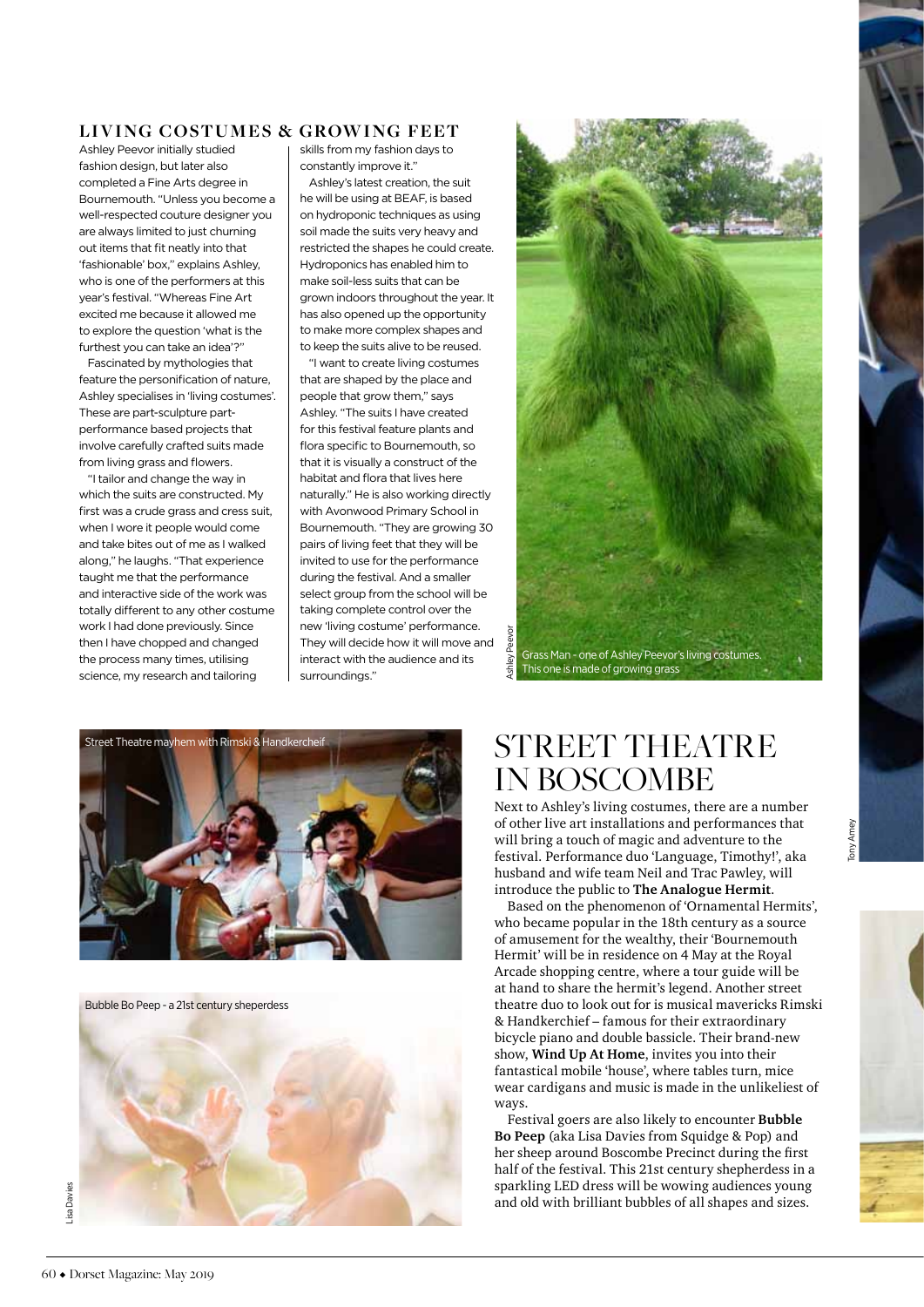*'I want to create living costumes that are shaped by the place and people that grow them'*

Ashley Peevor with pupils at Avonwood Primary School as they start to 'grow' some feet for him

# $W$ ind Up At Home - expect the unexpected  $BEAFATA GLANCE$

So, how does all this wonderful art and performance come together? During the festival's opening weekend, on Saturday 4 May, there are events at Bournemouth Natural Science Society, on the beach and other unusual locations throughout the day. In the evening the exhibitions preview trail around Boscombe Precinct and the After Party at Chaplin's offer a chance to meet some of the artists, and on Sunday the fabulous BEAF Film Festival takes place at the Shelley Theatre.

On the Bank Holiday Monday

(6 May) the BEAF Street Festival, on and around Boscombe Precinct, will be a rich mix of live performances, music, buskers, arts installations and workshops, where you will encounter some of the colourful characters mentioned earlier.

Exhibitions and events take place throughout the festival, culminating in the closing weekend, including Art in the Park at Churchill Gardens on Saturday 11 May. *For the full festival programme, pick up a brochure or go to our website b-e-a-f.co.uk*

 $\blacktriangleright$